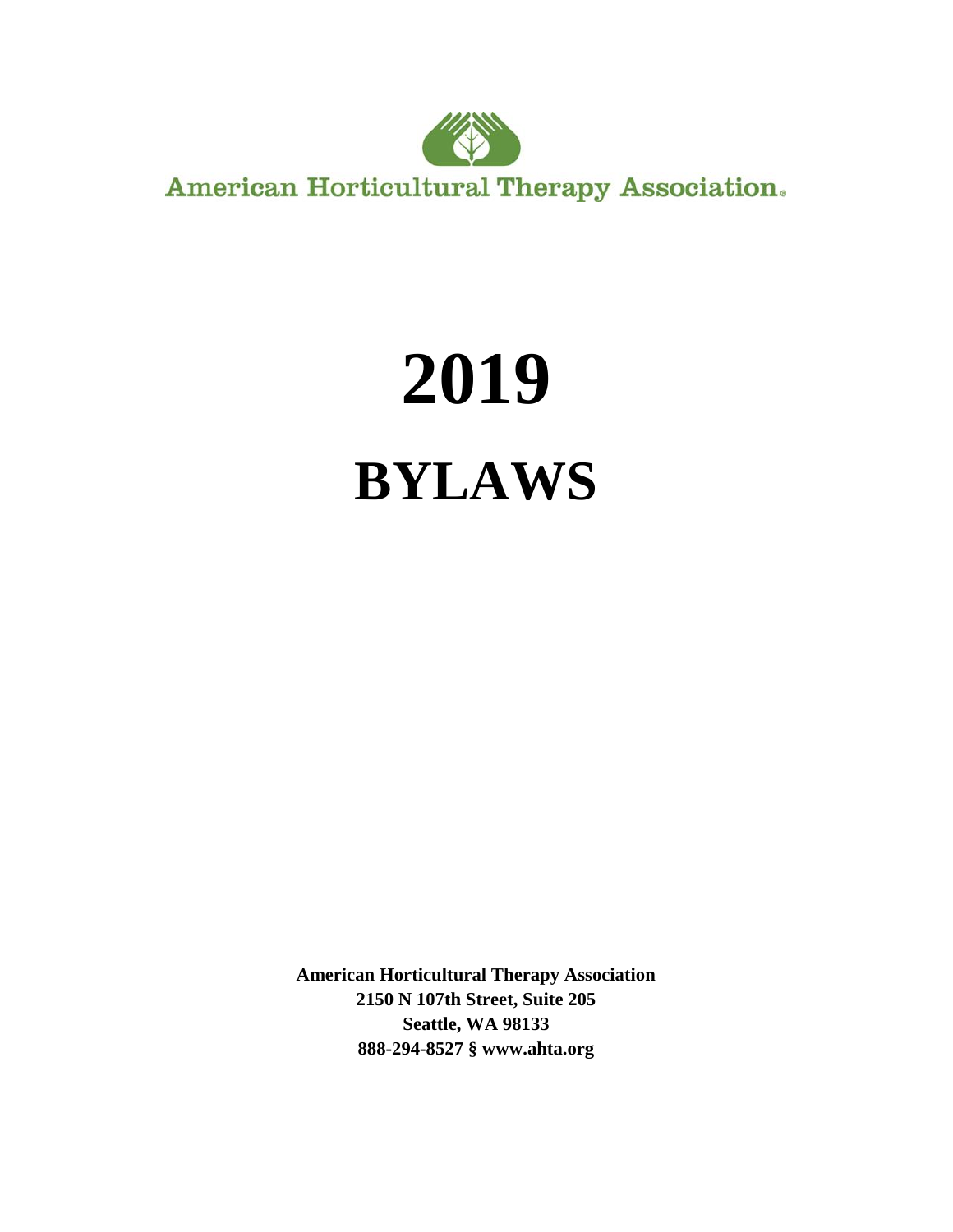# **AMERICAN HORTICULTURAL THERAPY ASSOCIATION BYLAWS**

# **ARTICLE 1 - AHTA**

#### Section – Name

The name of this organization shall be the American Horticultural Therapy Association (hereafter referred to as the AHTA)

#### Section 2 – National Headquarters

The National Headquarters of AHTA shall be located within the confines of the continental United States in such location as may be determined by a majority vote of the Board of Directors*.*

## Section 3 – Purpose

To advance the practice of horticulture as therapy for improving human well-being.

## Section 4 – Mission

AHTA is a non-profit membership-driven organization whose mission is to promote and advance the profession of Horticultural Therapy as a therapeutic intervention and rehabilitative modality through:

- The dissemination of information relating to the principles and practices of horticultural therapy as a treatment modality.
- The encouragement of professional growth of horticultural therapy practitioners.
- The establishment of professional standards and a credentialing process for horticultural therapy practitioners.
- The promotion of research related to the impact of horticultural therapy as a treatment modality.
- The advocacy of horticultural therapy as a treatment modality to the public, the healthcare industry, the academic community, and the allied professions.
- The promotion of horticultural therapy educational opportunities.

## Section 5 – Participation

The AHTA encourages all members to take active parts in sharing the tasks, responsibilities and obligations set before this organization. The AHTA encourages participation in the promotion of the AHTA's purpose and the achievement of its mission through active involvement in committees, submission of articles for publication, membership recruitment and other endeavors supportive of AHTA goals. These endeavors may include the establishment and/or support of local and regional chapters, workshops and seminars.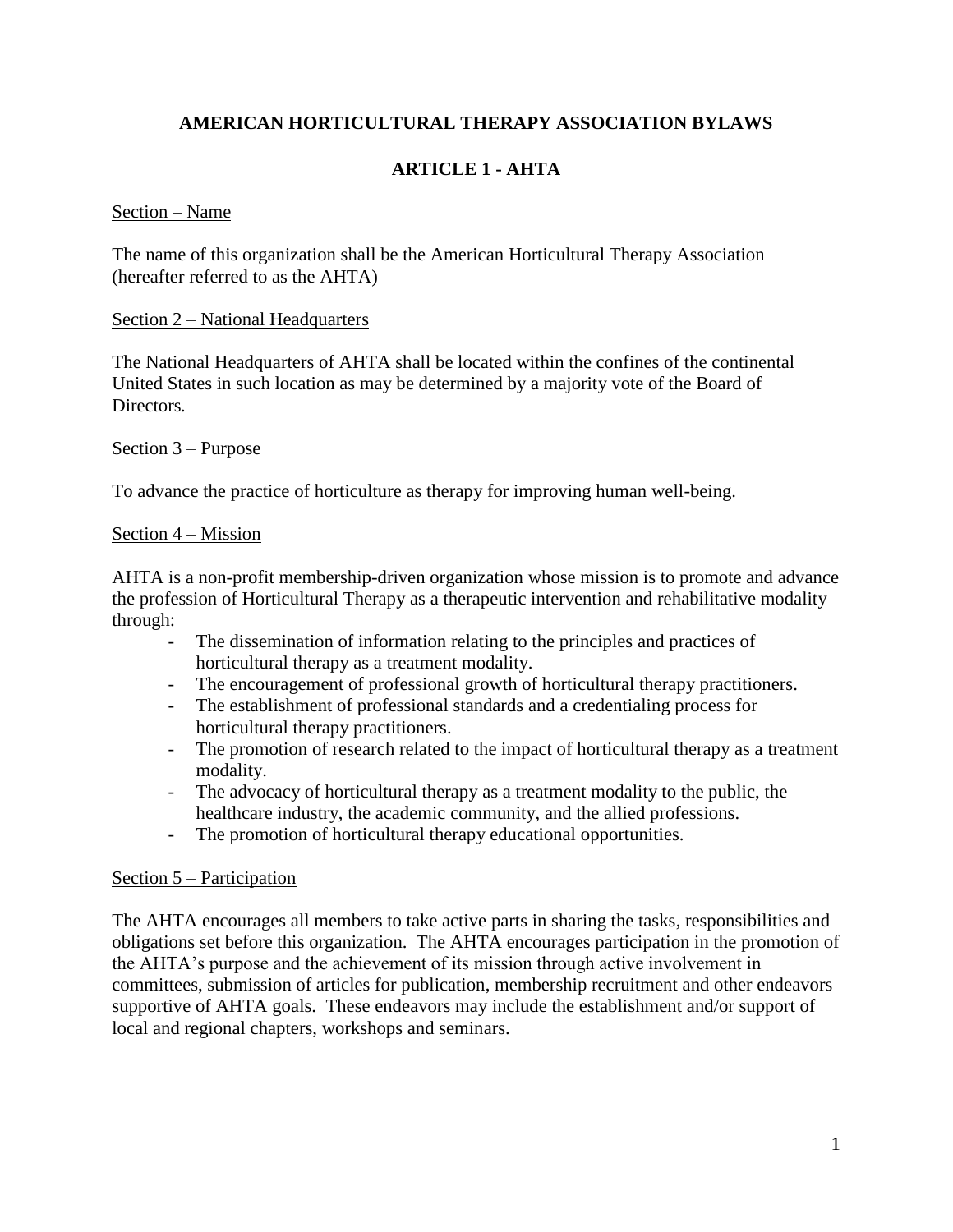## **ARTICLE II - MEMBERSHIP**

## Section 1 – Eligibility

Membership is open to individuals, students, clubs, institutions, organizations and businesses interested in horticulture and horticultural related activities as a therapeutic and rehabilitative medium, and supportive of the mission of AHTA. AHTA welcomes all individuals regardless of race, color, religion, sex, national origin, ancestry, marital status, age, sexual orientation, or disability.

#### Section 2 – Classes of Membership

The following are the AHTA membership classes:

- (a) Professional: Open to all individuals who have fulfilled the requirements of professional registration by the American Horticultural Therapy Association. Professional members receive full membership benefits. Professional members may vote and/or hold office.
- (b) Associate Level 1: Open to all individuals not professionally registered with the American Horticultural Therapy Association. Associate members receive full membership benefits. Associate members may vote and/or hold office.
- (c) Associate Level 2: Open to all individuals seeking professional registration with the American Horticultural Therapy Association. Associate Level 2 members are required to be 1) currently enrolled in an AHTA accredited horticultural therapy certificate program, 2) be attending classes part-time to meet AHTA professional registration requirements, or 3) have initiated a horticultural therapy internship with an AHTA approved internship supervisor to be complete within the next 2 years. Associate Level 2 members receive limited membership benefits. Associate Level 2 members may not vote and/or hold office.
- (d) Organizational: Open to all health care organizations, educational institutions, and foundations. Organizational members shall designate, in writing, an individual representative for purposes of receiving membership benefits. Organizational members receive limited membership benefits and may not vote and/or hold office.
- (e) Affiliate: Open to all nonprofit organizations, businesses and other organized groups. Affiliate members shall designate, in writing, an individual representative for purposes of receiving membership benefits. Affiliate members receive limited membership benefits and may not vote and/or hold office.
- (f) Retired: Open to all Professional members of the American Horticultural Therapy Association who are age 62 and older and retired from gainful employment. Retired members receive the same benefits and privileges as Professional members. A request for change in membership status must be made in writing.
- (g) Student: Open to all full-time students enrolled in a university or college degree program (any curriculum). Student members must submit, in writing, proof of fulltime enrollment. Student members receive limited membership benefits and may not vote and/or hold office.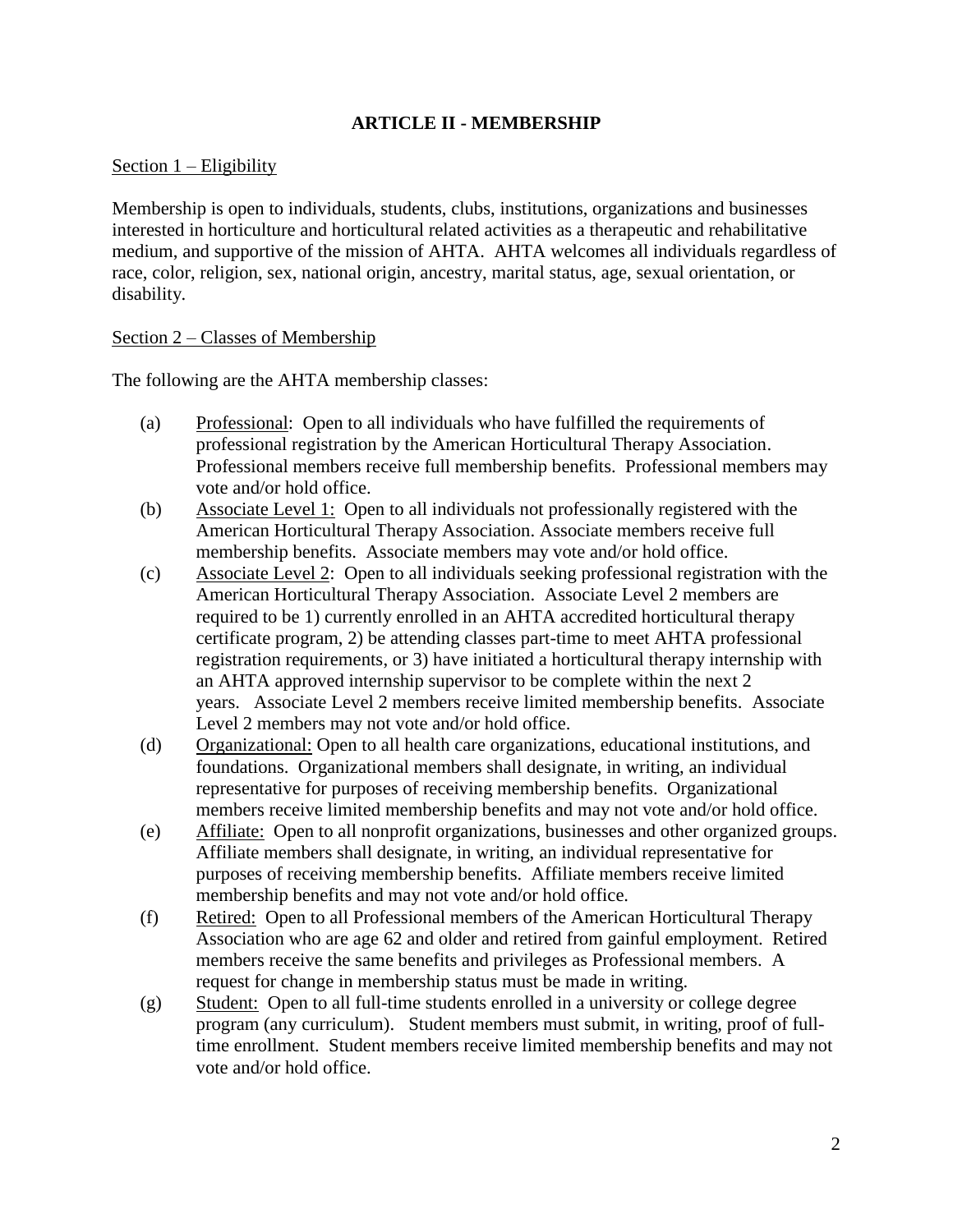(h) Honorary: The Board of Directors may elect individuals to Honorary membership in recognition of long service and/or distinctive contribution to the field. Honorary members receive the same benefits and privileges as Professional members.

## Section 3 – Rights and Benefits

The Board of Directors shall adopt criteria for each class of membership. Each Professional, Associate, Retired and Honorary member in good standing shall be entitled to:

- (a) One (1) vote in elections of the Board of Directors
- (b) One (1) vote on any matter of business coming before the membership
- (c) Be eligible for nomination to the Board of Directors
- (d) Serve on the Board of Directors

All members in good standing shall be eligible to:

- (a) Serve as a work team leader or member of a work team
- (b) Participate in the annual meeting or special meeting of the membership
- (c) Be eligible for privileges and benefits determined by the Board of Directors

## Section 4 – Dues

The annual dues for each membership classification of the AHTA shall be as determined by the Board of Directors.

## Section 5 – Duration of Membership

Membership in the AHTA may terminate by death, voluntary withdrawal or otherwise in accordance with these Bylaws. All rights, privileges and interests of a member in the AHTA shall cease on the termination of membership.

## Section 6 – Suspension and Expulsion

- (a) Arrears: Members who fail to pay their dues within thirty (30) days from the due date shall be notified by the AHTA; if payment is not made within the succeeding thirty (30) days they shall forfeit all rights and privileges of membership.
- (b) Additional Causes: Additional sufficient cause for suspension or termination of membership shall be the violation of these bylaws or any lawful rule of practice fully adopted by the AHTA, or any other conduct detrimental to the organization's interests.
- (c) Expulsion: Expulsion shall be by vote of two-thirds  $(2/3)$  of the Board of Directors.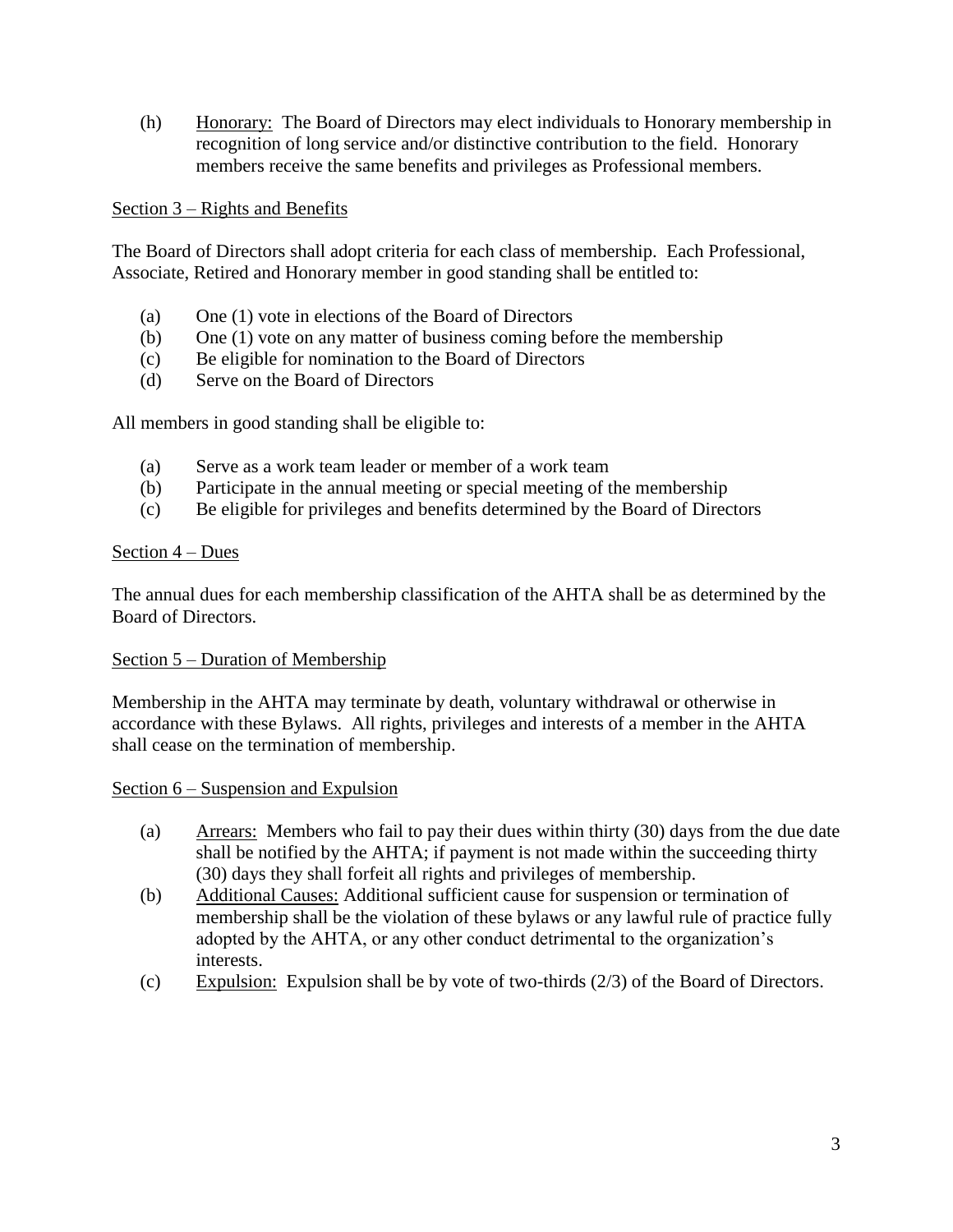## **ARTICLE III – MEMBERSHIP MEETINGS**

## Section 1 – Annual Membership Meetings

There shall be an annual meeting of the members of the AHTA at a time and place to be selected by the Board of Directors. This meeting shall be for reporting election results, receiving annual reports and for the transaction of other business. Notice of such meetings shall be given to each member at least forty-five (45) days prior to the date of the meeting. Such notice will be via either mail or by electronic notification, such that each member receives one (1) verifiable notice.

## Section 2 – Special Membership Meetings

Special membership meetings of the AHTA may be called to consider a special subject. Such meetings may be called by the President by a majority of the Board of Directors, or by a petition of twenty (20) percent of the members; the time and place of the meeting shall be designated by the President with approval of the Board. Notice of any such meeting shall be given to each member at his/her last recorded address or by electronic notification, at least thirty (30) days in advance, with a statement of time and place, and information as to the exact subject or subjects to be considered. Business at any special meeting shall be restricted to the subject or subjects mentioned in such notice.

## Section 3 – Quorum

A quorum at any duly called meeting of the members shall be deemed to exist if there are present, in person, not less than one-twentieth (1/20) of the members entitled to vote at such meeting. The affirmative voice of a majority of such members shall be required for any action to be taken by members on each question submitted at the annual or special membership meetings.

## Section 4– Voting

Each Professional, Associate, Retired, and Honorary member in good standing shall be entitled to one (1) vote and may take part and vote in person at a general membership meeting, by mail, or by electronic vote. A majority vote of those members voting shall govern, unless otherwise specifically provided by these Bylaws.

#### Section 5 – Method of Balloting

Election of the Members-At-Large to the Board of Directors shall be by a ballot for which there is a verifiable last known address (either street or electronic address) to Professional, Associate, Retired, and Honorary members eligible to vote. Amendments to the Bylaws may also be voted on by such ballot. In addition, other important business may be offered to eligible members by such ballot. On any mailed or electronic vote, a majority of those voting shall determine the action. Proposals to be offered to the members for a vote, and the method of balloting, shall be authorized by the Board.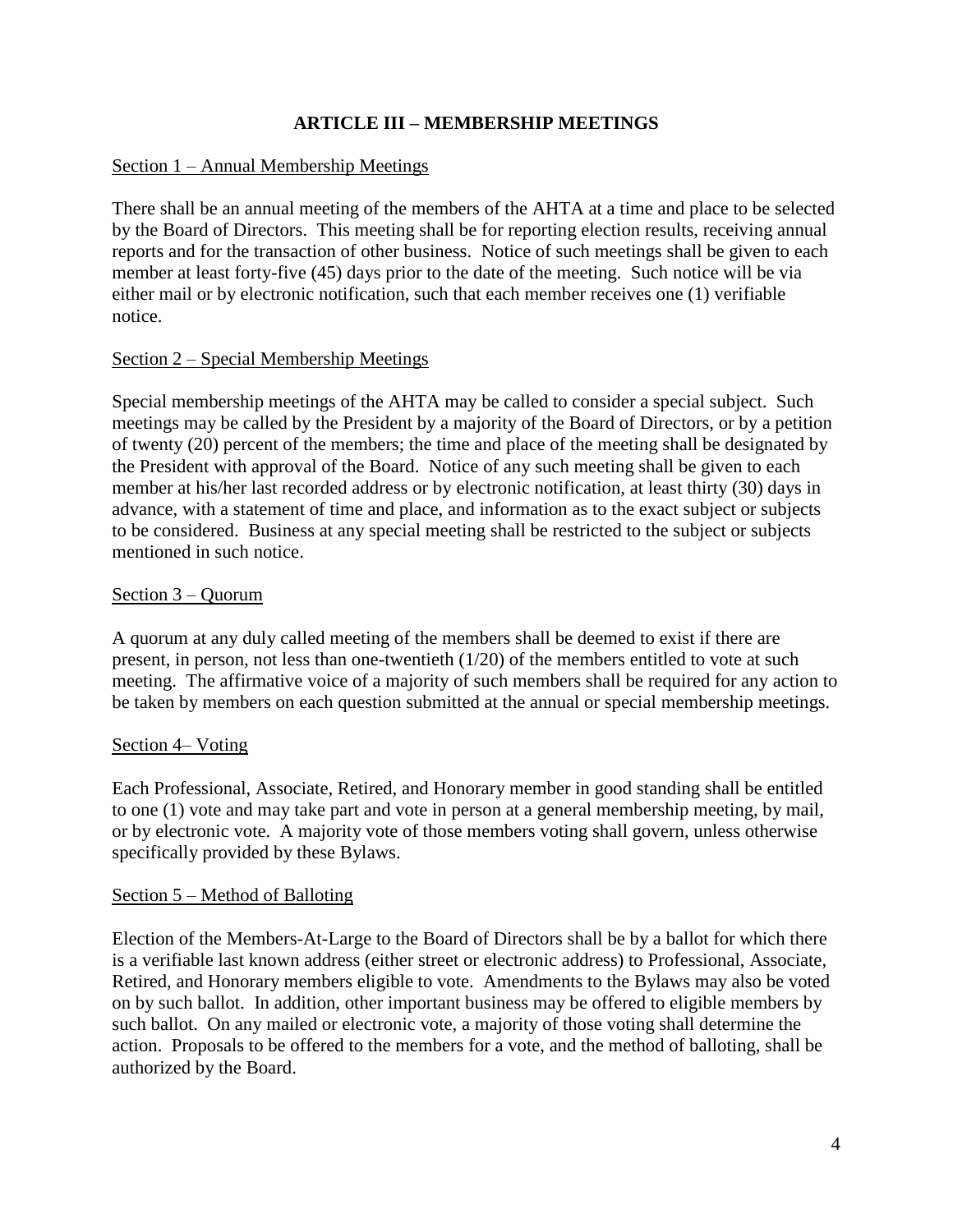# **ARTICLE IV – BOARD OF DIRECTORS**

## Section 1 – Size and Composition

AHTA shall have a Board of Directors consisting of not less than four (4) members or more than twenty (20) members. The number of members on the Board of Directors may be increased or decreased in accordance with these Bylaws. The Board of Directors shall be composed of the officers of the AHTA, the immediate past-president, and elected members at-large.

## Section 2 – Term of Office and Qualifications

- (a) Members At-large shall be elected for three (3) year terms and serve until their successors are elected and take office.
- (b) Members At-large may serve no more than two (2) consecutive terms and may not be seated on the Board until three (3) years after their second consecutive term has expired.
- (c) Each year Members At-large shall be elected to succeed one third (1/3) of the Board members whose terms of office will have expired.
- (d) Each Member At-large must be a voting member of the AHTA.

## Section 3 – Vacancies

If a Member At-large position becomes vacant between elections, the President, with the approval of the Board, has the authority to appoint a successor for the balance of the non-expired term. Openings created by members at-large moving into officer positions are not considered vacancies but may be filled if so deemed by the Board*.*

## Section 4 – Removal

A Member At-large and/or officer of the Board may be removed from office for cause by an affirmative vote of two thirds (2/3) of the Board of Directors. Any such member to be removed shall be advised in writing thirty (30) days in advance of such action or vote and shall have the right to be present and provide pertinent evidence or information.

## Section 5 – Duties

All Members At-large are obligated to support work teams and are expected to serve as leader on a minimum of one (1) work team annually.

The duties of the Member At-large shall be as stated in the AHTA Policies and Procedures Manual, Part III, Section 1.B.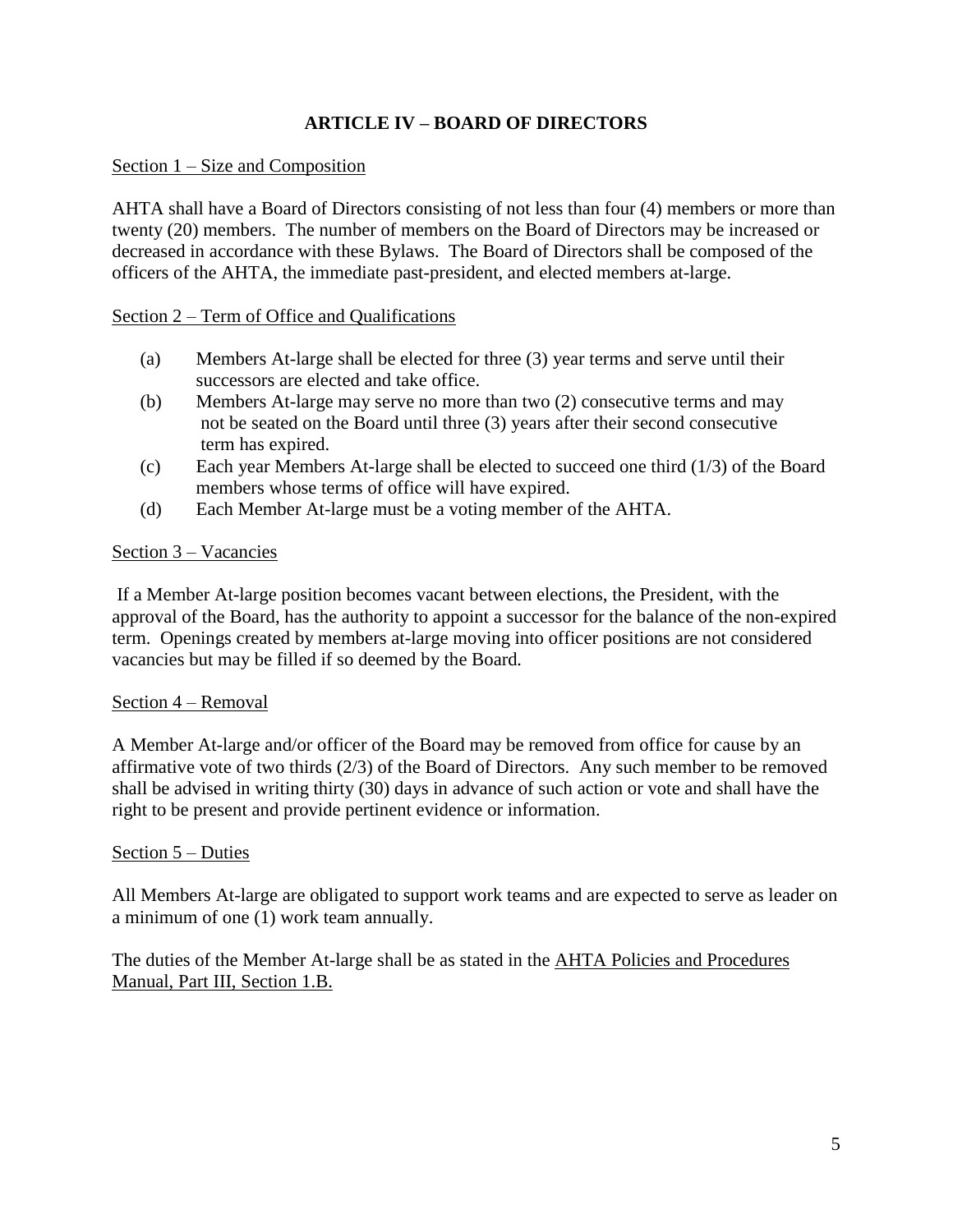## Section 6 – Powers

The Board of Directors shall have all the powers conferred upon it by law, by the Certificate of Incorporation, and the Bylaws, and shall constitute the governing body of the AHTA. Without limiting the generality of the foregoing, but by way of illustration, the Board is authorized:

- (a) To manage the property and affairs of the AHTA
- (b) To determine the scope and extent of the activities of the AHTA and to define and carry out its policies
- (c) To adopt such rules and regulations for the conduct of the meetings of the Board and the Members, and for the management of the affairs of the AHTA, as the Board may deem proper, the Certificate of Incorporation, and the Bylaws
- (d) To nominate and elect officers to the Board of Directors
- (e) To accept contributions and subscriptions
- (f) To invest and reinvest funds of the AHTA
- (g) To authorize the preparation and circulation of documents and publication of articles
- (h) To audit bills, disburse the funds of the AHTA, establish one or more offices, purchase equipment and supplies
- (i) To appoint and employ such agents and employees as the Board shall deem necessary or desirable, and to delegate such powers of the Board as may lawfully be delegated
- (j) To advise and cause to be carried into effect all measures the Board may deem proper and expedient to promote the objectives and purposes of the AHTA
- (k) To determine who shall be authorized to sign on AHTA's behalf; notes, receipts, acceptances, endorsements, checks, releases, contracts, and documents
- (l) To control, establish and monitor all policies pertaining to the AHTA
- (m) To extend grants or other financial assistance to qualified organizations to conduct research, education , treatment or other programs which further the purposes of the AHTA
- (n) To approve chapters of the AHTA
- (o) To expel an officer or Board member from office for cause
- (p) To suspend or expel AHTA members for cause

## Section 7 – Indemnification

Insurance to indemnify any Board Member or Officer shall be obtained for actions and activities related to the AHTA business. Coverage shall include indemnification for reasonable expenses including attorney fees and costs of any judgments imposed.

## Section 8 – Quorum

One half (1/2) of the members of the Board of Directors present at a meeting shall constitute a quorum for the purpose of conducting business.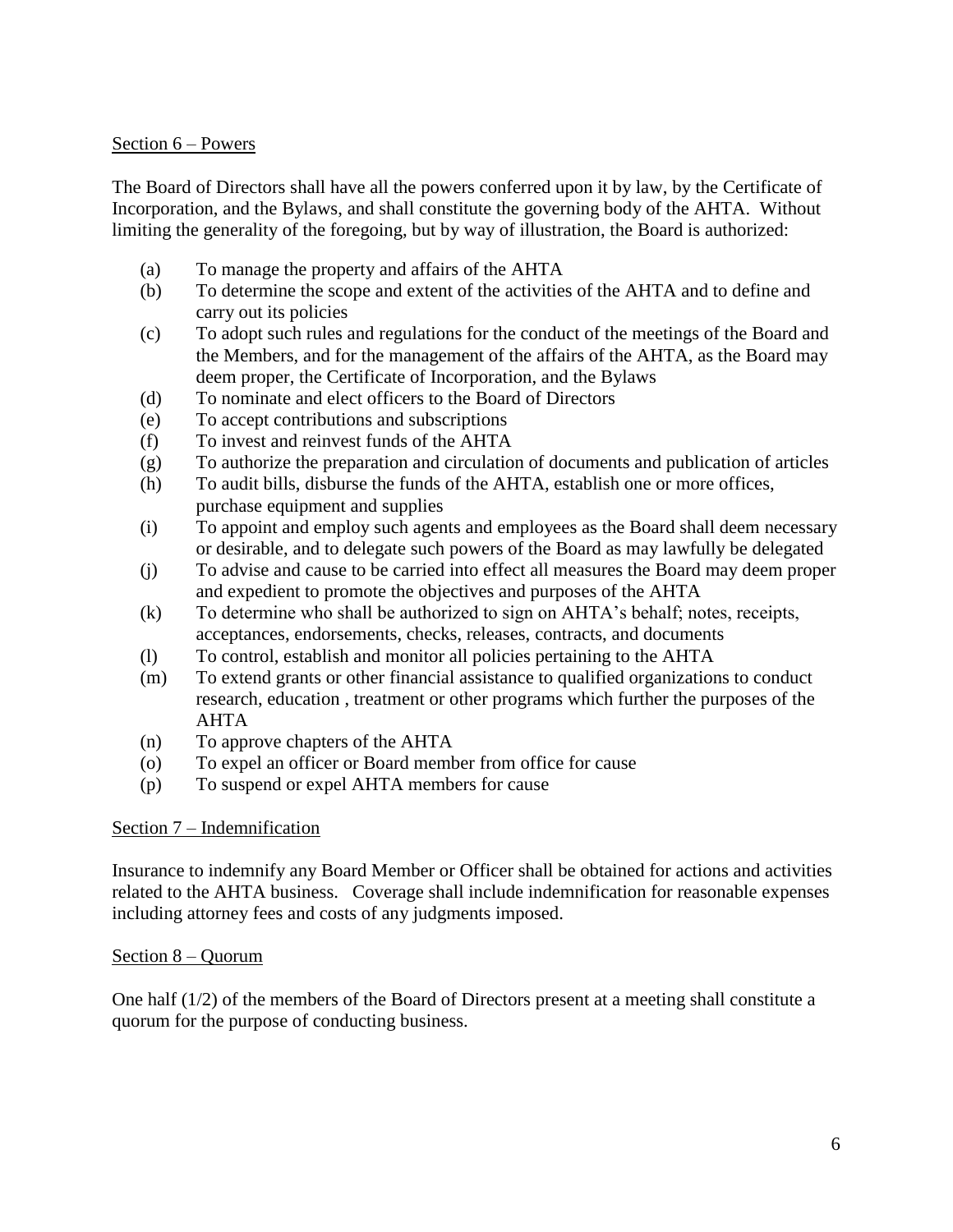#### Section 9 – Board Meetings

- (a) Regular meeting- The President shall call at least an annual meeting of the Board and any other meetings necessary to conduct business.
- (b) Special meeting- Upon verifiable notice of four (4) members of the Board, special meetings shall be called. Such request shall be directed to the President and filed with the Secretary along with a listing of business to be considered.
- (c) Notice- Notice as to the time, place and agenda of regular and special Board meetings shall be forwarded via mail or electronically pursuant to the Method described in Article III, Section 5 at least thirty (30) days prior to the date of the meeting.
- (d) In-person meetings of the Board of Directors are open to members, except for sessions dealing with registration appeals, accreditation appeals, or personnel matters.
- (e) Conference calls- Meetings of the Board of Directors may be held by conference call on a quarterly basis or in the event that a Special Meeting is requested. Conference calls shall be conducted in such a way that all members participating can hear each other at the same time. Meetings held by conference call will follow the same rules of conduct as described in Article IX, Section 3. The conference call will be coordinated by the Executive Director and all necessary information to participate in the call shall be forwarded via mail or electronically pursuant to the Method described in Article III, Section 5 at least fourteen (14) days prior to the date of the meeting.

# Section 10 – Ballot

The President may direct that a vote be taken by mail ballot. Assent by three-fourths (3/4) of the members of the Board shall constitute approval. A record of such vote will be incorporated into the minutes of the next meeting of the Board of Directors as an action of the Board.

The President may direct that a vote be taken by voice vote by conference call. A voice vote taken by conference call shall be recorded individually through a roll call vote. The results of such vote shall be by quorum and confirmed at time of vote. A record shall be kept of all votes and the motion and voting results shall be incorporated into the minutes of the next meeting of the Board of Directors as an action of the Board.

The President may direct that a vote be taken by electronic ballot at such a time following a board meeting. A vote taken by electronic ballot must have a deadline of no longer than one (1) week to be cast. All votes must be submitted to the Secretary and Executive Director, both of whom will confirm the vote and report the results to the Board. In the event of board of director elections, all votes must be submitted to the Immediate Past President and Executive Director, both of whom will confirm the vote and report the result to the Board. Assent by three-fourths (3/4) of the members of the Board shall constitute approval. A record shall be kept of all votes and the motion and voting results shall be incorporated into the minutes of the next meeting of the Board of Directors as an action of the Board.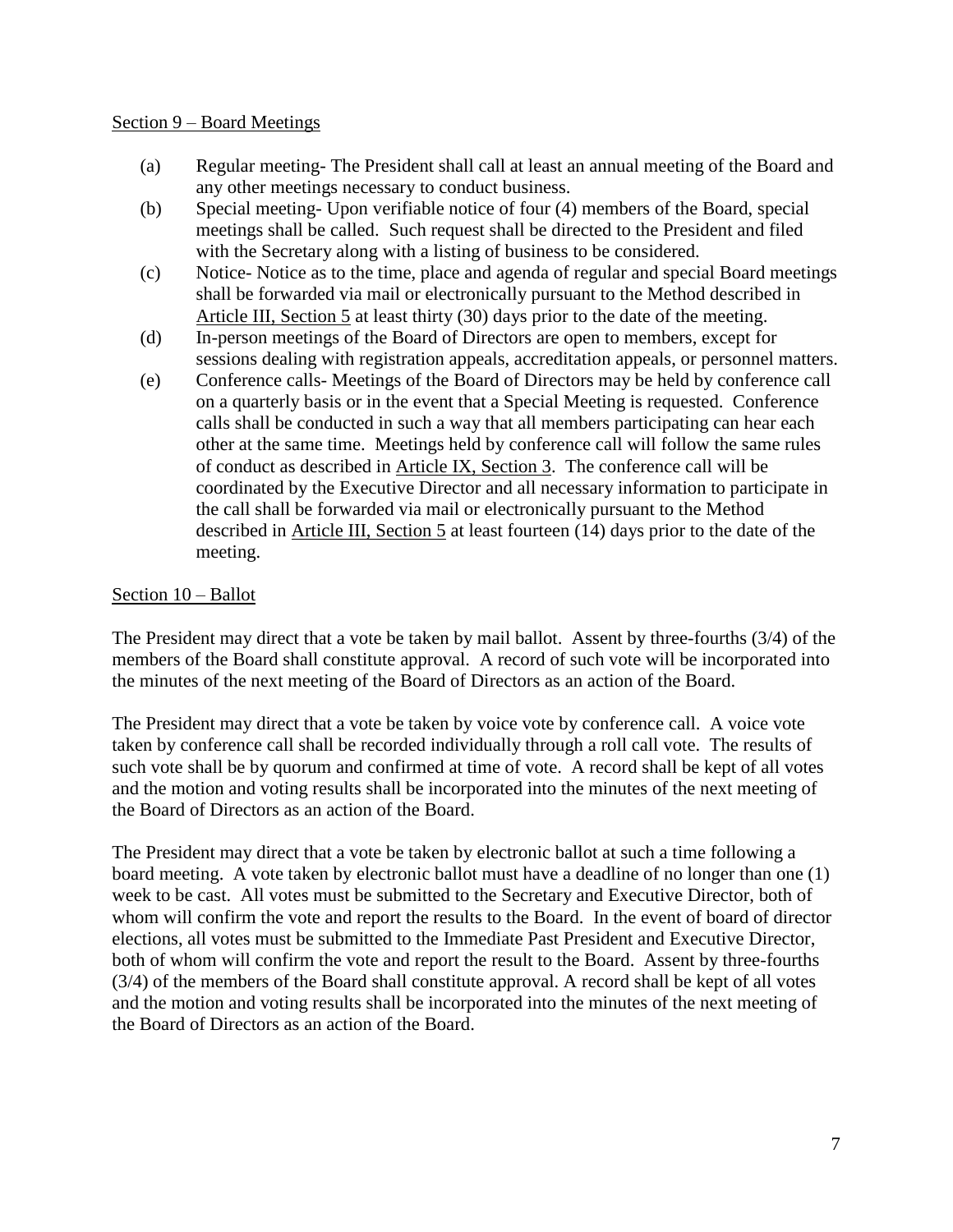#### Section 11 – Executive Committee

- (a) The Executive Committee shall be composed of the President (who shall act as chairperson of the Board), President-Elect, Secretary, Treasurer, and the Immediate Past President.
- (b) The Executive Committee shall possess all powers of the Board of Directors in the interim between regular or special meetings of the Board. The Executive Committee may take actions on any matter under specific authority of the Board including, but not limited to: review of all accounts; approval of annual draft budgets, execution of Board directives, and all other matters necessary to the operation of the AHTA.
- (c) The Executive Committee, or designee, shall serve as Personnel/Association Management Committee with the power to employ and/or terminate employment of AHTA office staff, define staff job responsibilities, review and approve compensation of office employees, and take action on all other employee matters. This Committee shall have the authority to authorize contracts with Association Management Companies which would either supplement or replace AHTA office staff.
- (d) The Executive Committee shall report to the Board of Directors on a regular basis regarding its actions and activities.
- (e) Quorum of the Executive Committee shall consist of a majority of the elected officers, providing the meeting is chaired by the President, President-Elect, or Immediate Past President.
- (f) The Executive Committee shall serve as the Professional Registration and Horticultural Therapy Certificate Program Accreditation appeals board.

# **ARTICLE V - OFFICERS**

# Section 1 – Elected Officers

The officers of the AHTA shall be the President, President-Elect, Treasurer, and the Secretary. Officers shall receive no compensation for their services but may be compensated by resolution of the Board for expenses connected with execution of their duties.

## Section 2 – Qualifications

Nominees for office shall be currently seated members of the Board of Directors at time of nomination. The nominee for the President-Elect, President, and Immediate Past President position must be a professional member of AHTA.

In the event that no board member accepts nomination, the Board of Directors shall have the right to nominate any current voting member of AHTA that meets the criteria as set forth by the Board.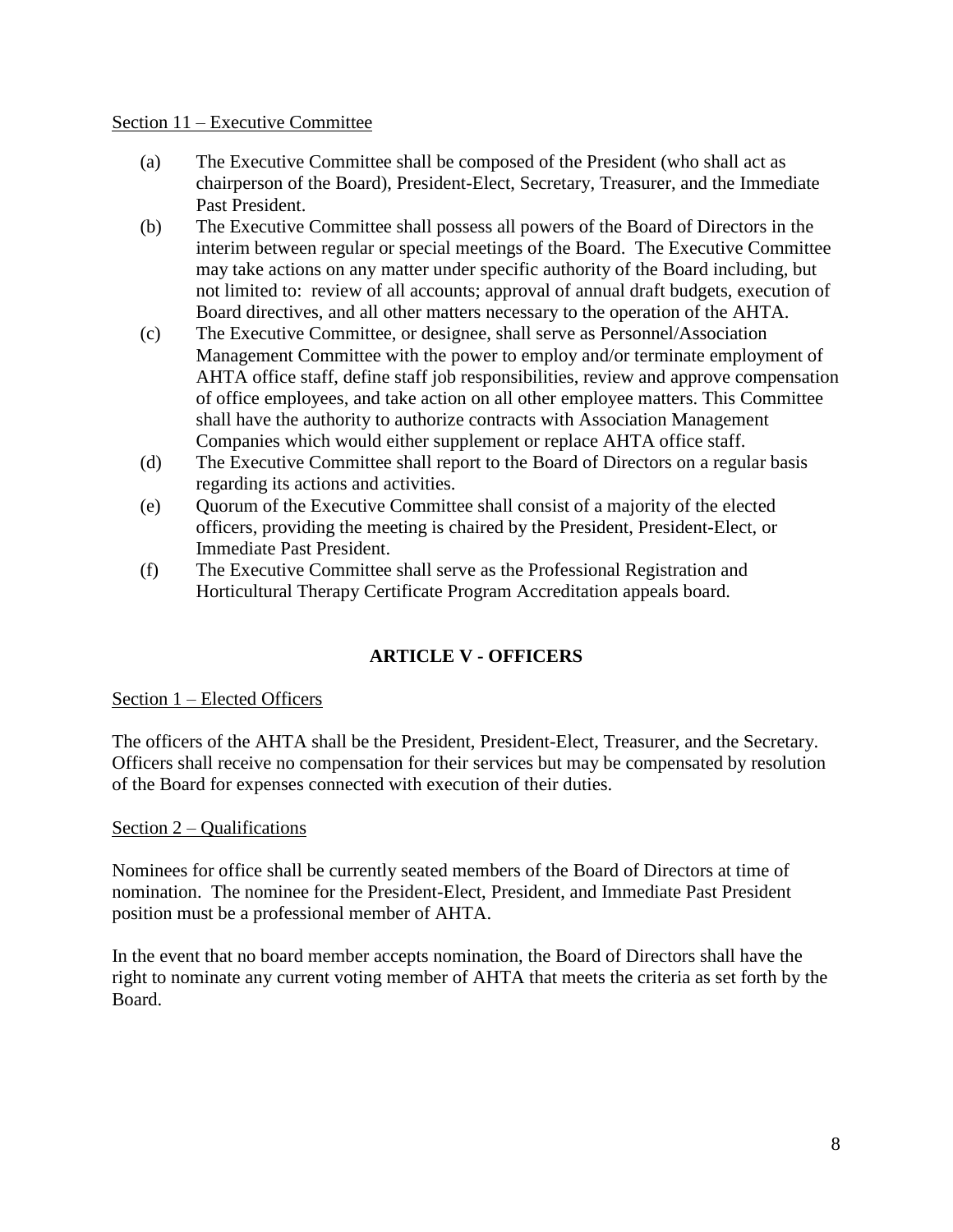## Section 3 – Nomination and Election of Officers

The Board of Directors will nominate and elect the officers of the Board by a majority vote of all board members. Any person nominated shall have given consent to his/her nomination and have agreed to serve if elected.

## Section 4 – Term of Office

Two (2) officers shall be elected yearly to serve two (2) year terms by the Board of Directors, or until such time a qualified successor is duly elected. One (1) officer shall be elected yearly to serve as President-Elect, President, and Immediate Past President, for a full three (3) year term, to serve one (1) year in each position.

## Section 5 – Eligibility Limitations

Officers will be allowed to serve no more than three (3) consecutive two-year (2) terms, after which two (2) years must lapse before they can be re-elected as an officer.

## Section 6 – Vacancies and Removal

Vacancies in the offices of President-Elect, Treasurer, or Secretary may be filled for the balance of a non-expired term through appointment by the Board of Directors. Vacancies in the office of President shall be filled by succession of the President-Elect. Any officer may be removed from office for cause by a two-thirds (2/3) vote of the Board of Directors.

## Section 7- Duties of Officers

Duties of officers shall include, but not necessarily be limited to the following:

- (a) President- The President is responsible for:
	- (1) Calling meetings of the membership, Board, and Executive Committee.
	- (2) Presiding and chairing meetings of the membership, the Board, and Executive Committee.
	- (3) Appointing and removing work team leaders and members of all standing and special work teams.
	- (4) Serving as ex-officio member of all work teams.
	- (5) Performing such other duties and having such powers as from time-to-time are prescribed by the Board of Directors.
- (b) President-Elect- The President-Elect shall assist the President in discharging duties of that office, and in the absence of the President, shall perform the duties of President, may assist the President as parliamentarian, and upon completion of term shall be assumed to be a candidate for the office of President for the subsequent term.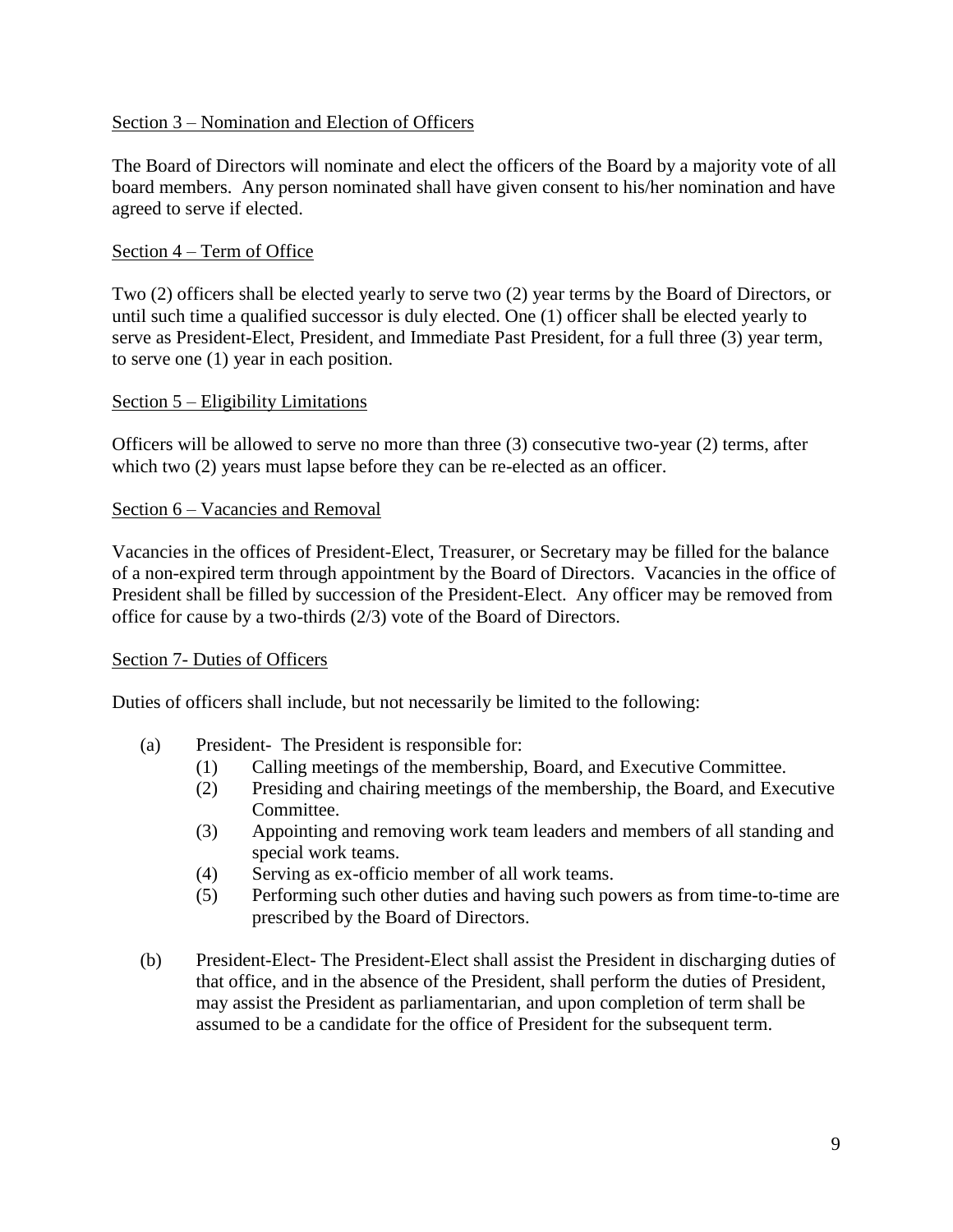- (c) Secretary- The Secretary shall maintain records of the AHTA and keep a written record of all meetings of the Board, Executive Committee, and Annual Membership Business Meeting.
- (d) Treasurer- The Treasurer shall oversee the AHTA funds and records, shall establish proper accounting procedures, and shall arrange for an annual audit, review or compilation by a certified public accountant as selected by the Board. The treasurer may serve as work team leader of a finance work team.
- (e) Immediate Past President- The Immediate Past President shall perform the duties of the President in the absence of the President and President-Elect. Additionally, the Immediate Past President shall serve as a member of the Nominations/Elections Work Team.

# **ARTICLE VI – WORK TEAMS**

## Section 1 – Operational Work Teams

No later than sixty (60) days following adjournment of the Annual Meeting of the Membership the President shall designate long-term (Operational) work teams and shall appoint operational work team leaders.

## Section 2 – Developmental Task Forces

The President shall annually designate short-term, task-specific (Developmental) task forces as appropriate and appoint such task force leaders to conduct the business of the AHTA.

## Section 3 – Terms and Qualifications

Operational work team leaders and members shall serve from one (1) Annual Meeting to the next, or until their successors are named; developmental task force leaders and members shall serve until the completion of their charge(s) and the disbanding of the task force by the President. Work team leaders shall be members in good standing of the AHTA.

#### Section 4 – Composition

All work teams and task forces shall consist of a work team or task force leader and at least three (3) work team/task force members.

#### Section 5 – Ex-Officio Members

The President shall serve as an ex-officio member of all AHTA work teams/task forces with the exception of the Nominations/Elections Work Team.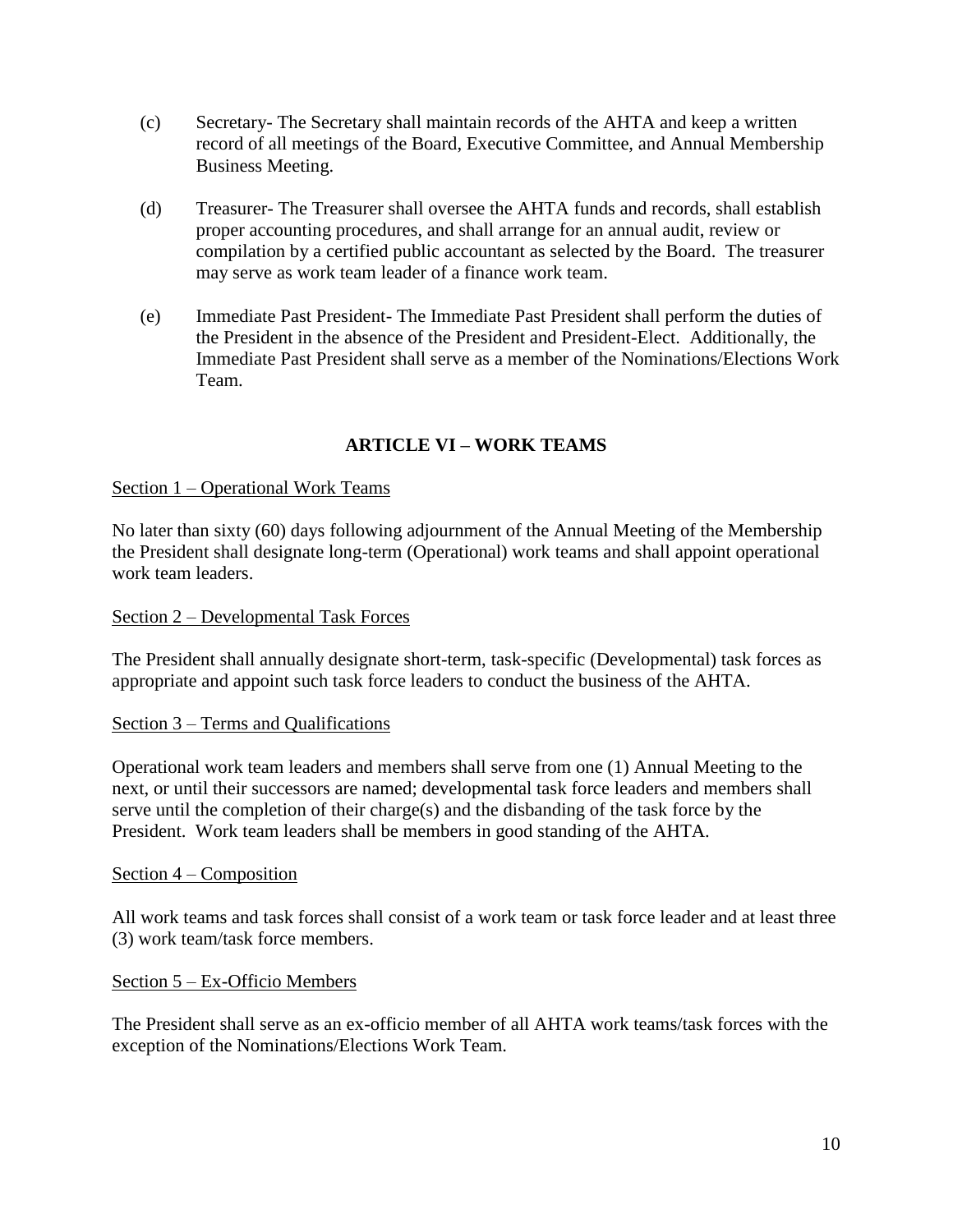### Section 6 – Reports

All operational and developmental work teams shall report at least annually at the regular meeting of the Board or at such time that the President may request special interim reports.

#### Section 7 – Authority

All work teams/task forces are appointed to consider, investigate or take action as specifically directed by the Board.

# **ARTICLE VII- NOMINATIONS/ELECTIONS WORK TEAM**

## Section 1 – Appointment and Composition

The nomination/election process shall be carried out by the Nominations/Elections Work Team. The Work Team shall be appointed by the President with the approval of the Board of Directors. The work team shall consist of a chairperson and four (4) members. No more than two (2) of the four (4) members may be members of the Board of Directors. The Immediate-Past President of the AHTA will assume chairmanship of the Nomination and Election Work Team.

## Section 2 – Procedures

The Nominations/Elections Work Team shall make as many nominations for election of Members-At-Large to the Board of Directors as they determine appropriate. The work team has the discretion to solicit assistance as needed from AHTA members for the purpose of recruiting candidates for nomination. All nominees must have agreed in writing to being nominated and to serving if elected.

The Nominations/Elections Work Team shall assure fair elections and the safekeeping and counting of ballots. The Nominations/elections process shall follow the process and procedures identified in the Policies and Procedures, Part III, Section 2.C.

# **ARTICLE VIII – ELECTIONS**

## Section 1 – Election of Officers

Officers of the AHTA shall be elected by the Board of Directors to fill vacancies created by Officers whose terms expire at the time of the Annual Meeting each year. Officers will be elected by the Board in accordance with Article V and by ballot as described in Article III, Section 5, of these Bylaws prior to the Annual Meeting. Election results shall be reported to the membership at the annual meeting.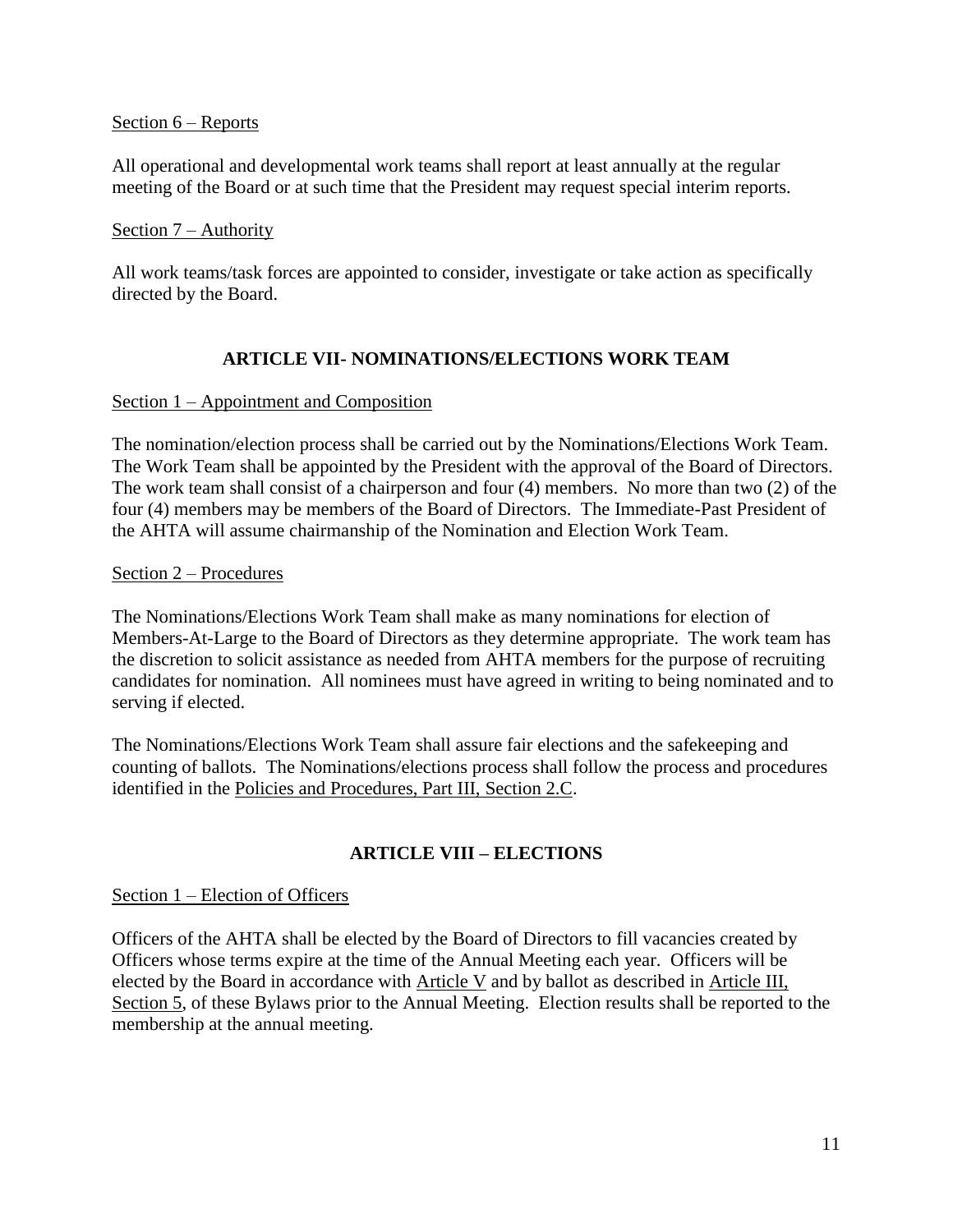## Section 2 – Election of the Members-At-Large to the Board of Directors

Members-At-Large to the Board of Directors shall be elected prior to the Annual Meeting by ballot as described in **Article III**, Section 5. They shall be elected to fill vacancies created by Board members whose terms expire at the time of the Annual Meeting each year.

## Section 3 – Election Rules

Election of the members at-large to the Board of Directors shall be conducted by the Nominations/Elections Work Team under rules adopted by the Board. Election of the Officers to the Executive Committee shall be conducted by the Immediate Past President under rules adopted by the Board.

## Section 4 – Requirement for Election

A candidate for a Member-At-Large position to the Board of Directors must receive a majority of votes cast to be elected. In the event no candidate receives the majority of votes cast, the Nominations/Elections Work Team shall provide for a second election under rules adopted by the Board. Officers of the Board shall be elected by a majority vote of the Board. If no candidate receives a majority vote, the Board shall hold subsequent votes under rules adapted by the Board.

# **ARTICLE IX - MISCELLANEOUS**

# Section 1 – Checks and Vouchers

Unless otherwise ordered by resolution of the Board of Directors, all disbursements shall be approved by either the President, the AHTA Treasurer, or by the Board, and all checks or vouchers for the disbursement of the AHTA's money shall be signed by either a member of the Executive Committee, AHTA Executive Director, Association Management Company Treasurer or CFO, or an AHTA employee as designated by the President or the Board.

## Section 2 – Seal

The Corporate Seal shall have inscribed thereon the name of AHTA and the words "Corporate Seal." The seal shall not be affixed to any document unless legally required.

## Section 3 – Rules of Order

The rules contained in the current edition of Robert's Rules of Order shall govern the conduct of meetings of the AHTA in all applicable instances and in which they are not inconsistent with these Bylaws and any special rules the Board of Directors may adopt.